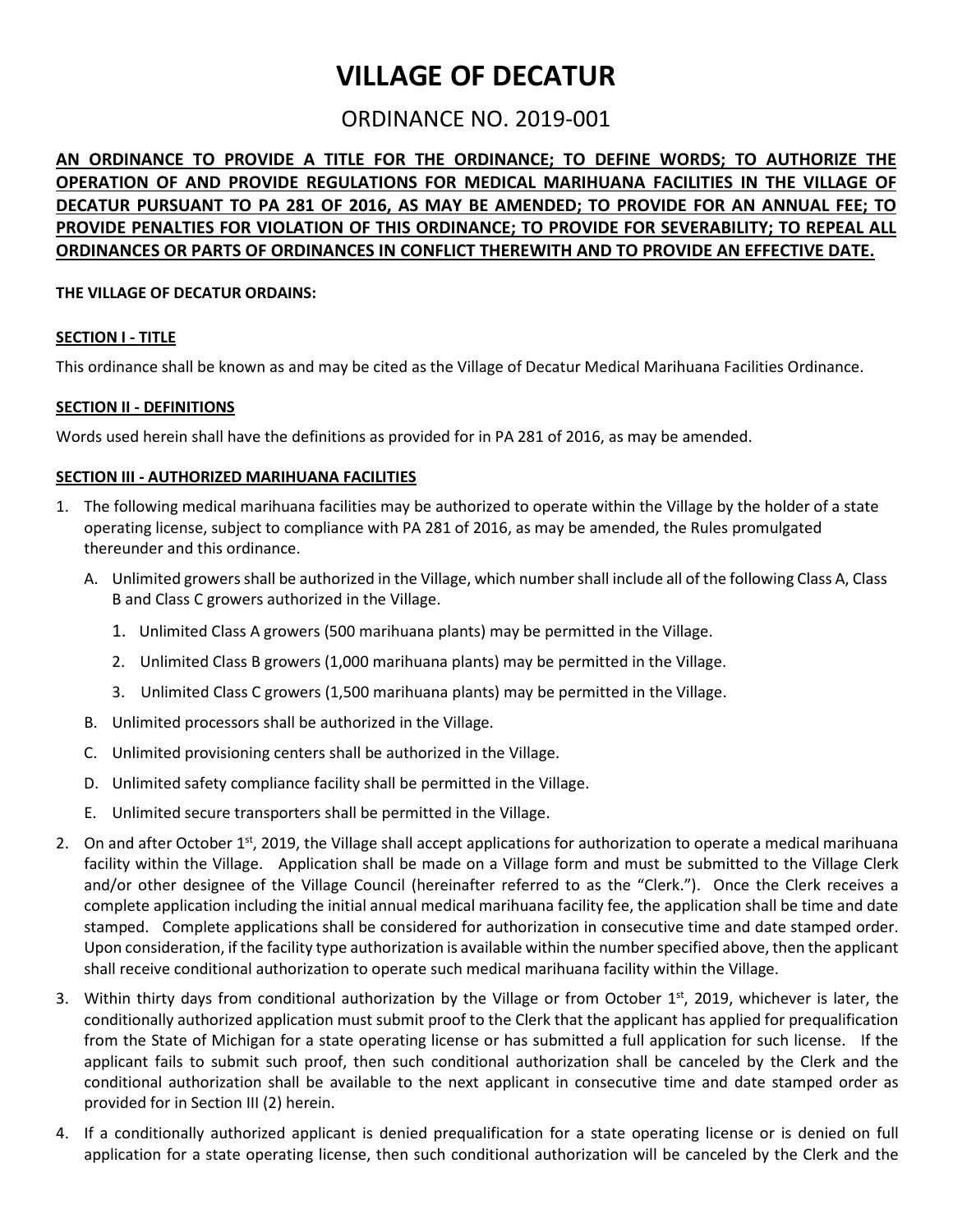conditional authorization shall be available to the next applicant in consecutive time and date stamped order as provided for in Section III (2) herein.

- 5. A conditionally authorized applicant shall receive full authorization from the Village to operate the medical marihuana facility within the Village upon the applicant providing to the Clerk proof that the applicant has received a state operating license for the medical marihuana facility in the Village and the applicant has met all other requirements of this ordinance for the operation including but not limited to any zoning approval for the location of the facility within the Village.
- 6. If a conditionally authorized applicant fails to obtain full authorization from the Village within one year from the date of conditional authorization, then such conditional authorization shall be canceled by the Clerk and the conditional authorization shall be available to the next applicant in consecutive time and date stamped order as provided for in Section III (2) herein. The Village Council shall have authority to extend the deadline to obtain full authorization for up to an additional six months on written request of the applicant, within thirty days prior to cancellation, upon the reasonable discretion of the Village Council finding good cause for the extension.

# **SECTION IV - GENERAL REGULATIONS REGARDING AUTHORIZED MEDICAL MARIHUANA FACILITIES**

- 1. An authorized medical marihuana facility shall only be operated within the Village by the holder of a state operating license issued pursuant to PA 281 of 2016, as may be amended, and the Rules promulgated thereunder. The facility shall only be operated as long as the state operating license remains in effect.
- 2. Prior to operating an authorized medical marihuana facility within the Village pursuant to a state operating license, the facility must comply with all applicable zoning regulations. The facility shall only be operated as long as it remains in compliance with all applicable zoning ordinance regulations.
- 3. Prior to operating an authorized medical marihuana facility within the Village pursuant to a state operating license, the facility must comply with all Village construction and building ordinances, all other Village ordinances specifically regulating medical marihuana facilities, and generally applicable Village police power ordinances. The facility shall only be operated as long as it remains in compliance with all such ordinances now in force or which hereinafter may be established or amended.
- 4. An authorized medical marihuana facility shall consent to inspection of the facility by Village officials and/or by the County Sheriff's Department, upon reasonable notice, to verify compliance with this ordinance.
- 5. If at any time an authorized medical marihuana facility violates this ordinance the Village Council may request that the state revoke or refrain from renewing the facility's state operating license. Once such state operating license is revoked or fails to be renewed the Clerk shall cancel the Village authorization and the authorization shall be available to the next applicant in consecutive time and date stamped order as provided for in Section III (2) herein.
- 6. It is hereby expressly declared that nothing in this ordinance be held or construed to give or grant to any authorized medical marihuana facility a vested right, license, privilege or permit to continued authorization from the Village for operations within the Village.
- 7. The Village expressly reserves the right to amend or repeal this ordinance in any way including, but not limited to, complete elimination of or reduction in the type and/or number of authorized medical marihuana facilities authorized to operate within the Village.

#### **SECTION V - ANNUAL MEDICAL MARIHUANA FACILITY FEE**

There is hereby established an annual nonrefundable Village medical marihuana facility fee in the amount of \$5,000.00, for each authorized medical marihuana facility within the Village, to help defray administrative and enforcement costs associated therewith. An initial annual medical marihuana facility fee of \$5,000.00 shall be payable at the time of application for Village authorization and thereafter the same amount shall be payable each year by the anniversary of the date of full Village authorization to operate the medical marihuana facility.

#### **SECTION VI - VIOLATIONS AND PENALTIES**

1. Any person who disobeys neglects or refuses to comply with any provision of this ordinance or who causes allows or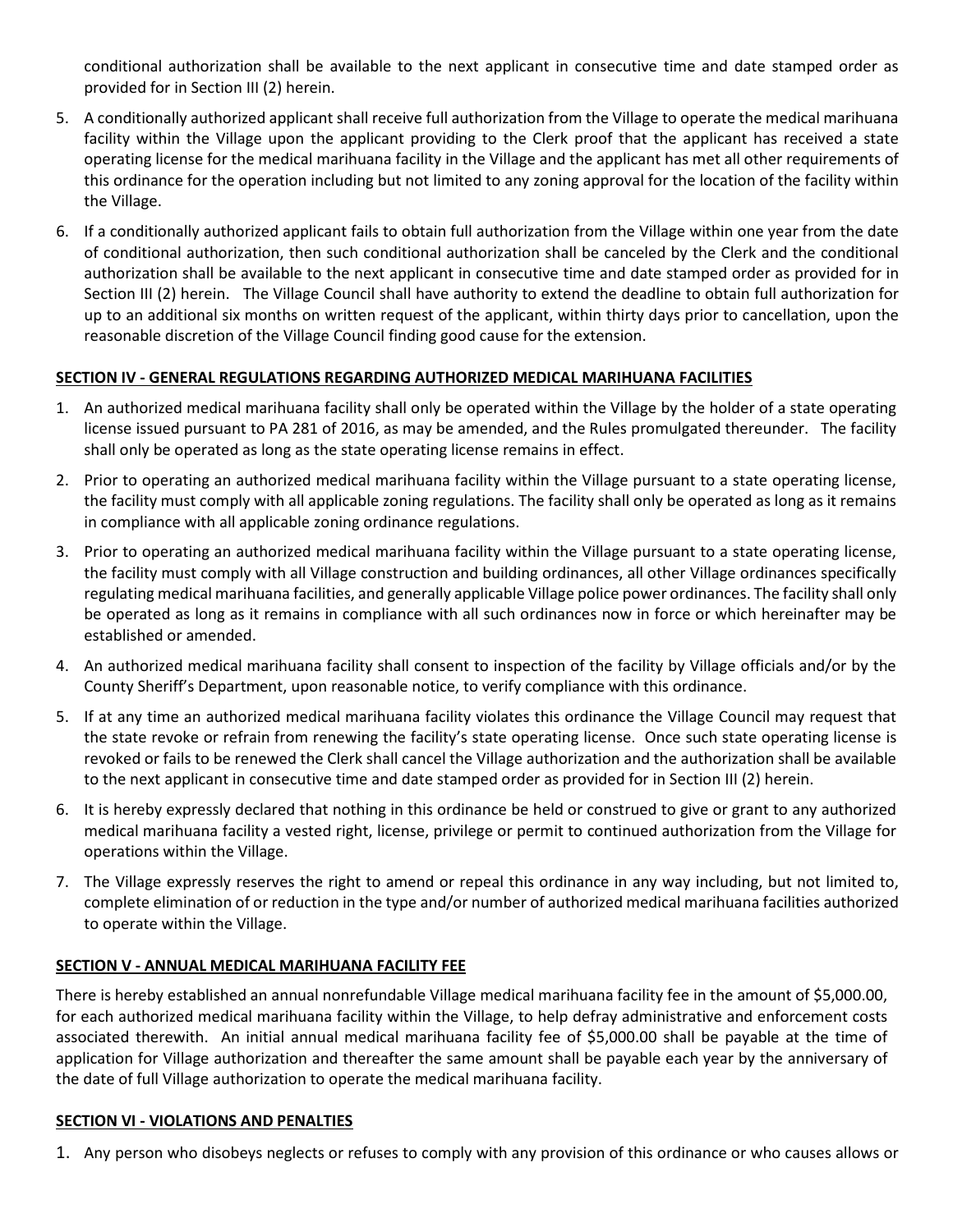consents to any of the same shall be deemed to be responsible for the violation of this ordinance. A violation of this ordinance is deemed to be a nuisance per se.

- 2. A violation of this ordinance is a municipal civil infraction, for which the fines shall not be less than \$100.00 nor more than \$500.00 for the first offense and not less than \$250.00 nor more than \$1,000.00 for subsequent offenses, in the discretion of the Court. For purposes of this section, "subsequent offenses" means a violation of the provisions of this ordinance committed by the same person within 12 months of a previous violation of the same provision of this ordinance for which said person admitted responsibility or was adjudicated to be responsible. The foregoing sanctions shall be in addition to the rights of the Village to proceed at law or equity with other appropriate and proper remedies. Additionally, the violator shall pay costs which may include all expenses, direct and indirect, which the Village incurs in connection with the municipal civil infraction.
- 3. Each day during which any violation continues shall be deemed a separate offense.
- 4. In addition, the Village may seek injunctive relief against persons alleged to be in violation of this ordinance, and such other relief as may be provided by law.
- 5. This ordinance shall be administered and enforced by the Ordinance Enforcement Officer of the Village or by such other person (s) as designated by the Village Council from time to time.

# **SECTION VII - SEVERABILITY**

The provisions of this ordinance are hereby declared to be severable. If any clause, sentence, word, section or provision is hereafter declared void or unenforceable for any reason by a court of competent jurisdiction, it shall not affect the remainder of such ordinance which shall continue in full force and effect. The provisions herein shall be construed as not interfering or conflicting with the statutory regulations for licensing marihuana facilities pursuant to PA 281 of 2016, as may be amended.

#### **SECTION VIII - REPEAL**

All ordinance or parts of ordinances in conflict herewith are hereby repealed.

# **SECTION 6. EFFECTIVE DATE**

The Village Clerk of the Village of Decatur, Van Buren County, Michigan, shall certify to the adoption of this Ordinance, and cause the same to be published as required by law; and this Ordinance shall take effect on the  $1<sup>st</sup>$  of October, 2019.

Adopted by the Village Council of the Village of Decatur, Van Buren County, Michigan, on this 9<sup>th</sup> Day of September, 2019.

**Ali Elwaer, Village President**

\_\_\_\_\_\_\_\_\_\_\_\_\_\_\_\_\_\_\_\_\_\_\_\_\_\_\_\_\_\_\_\_ **Kim Babcock, Village Clerk & Treasurer**

\_\_\_\_\_\_\_\_\_\_\_\_\_\_\_\_\_\_\_\_\_\_\_\_\_\_\_\_\_\_\_\_